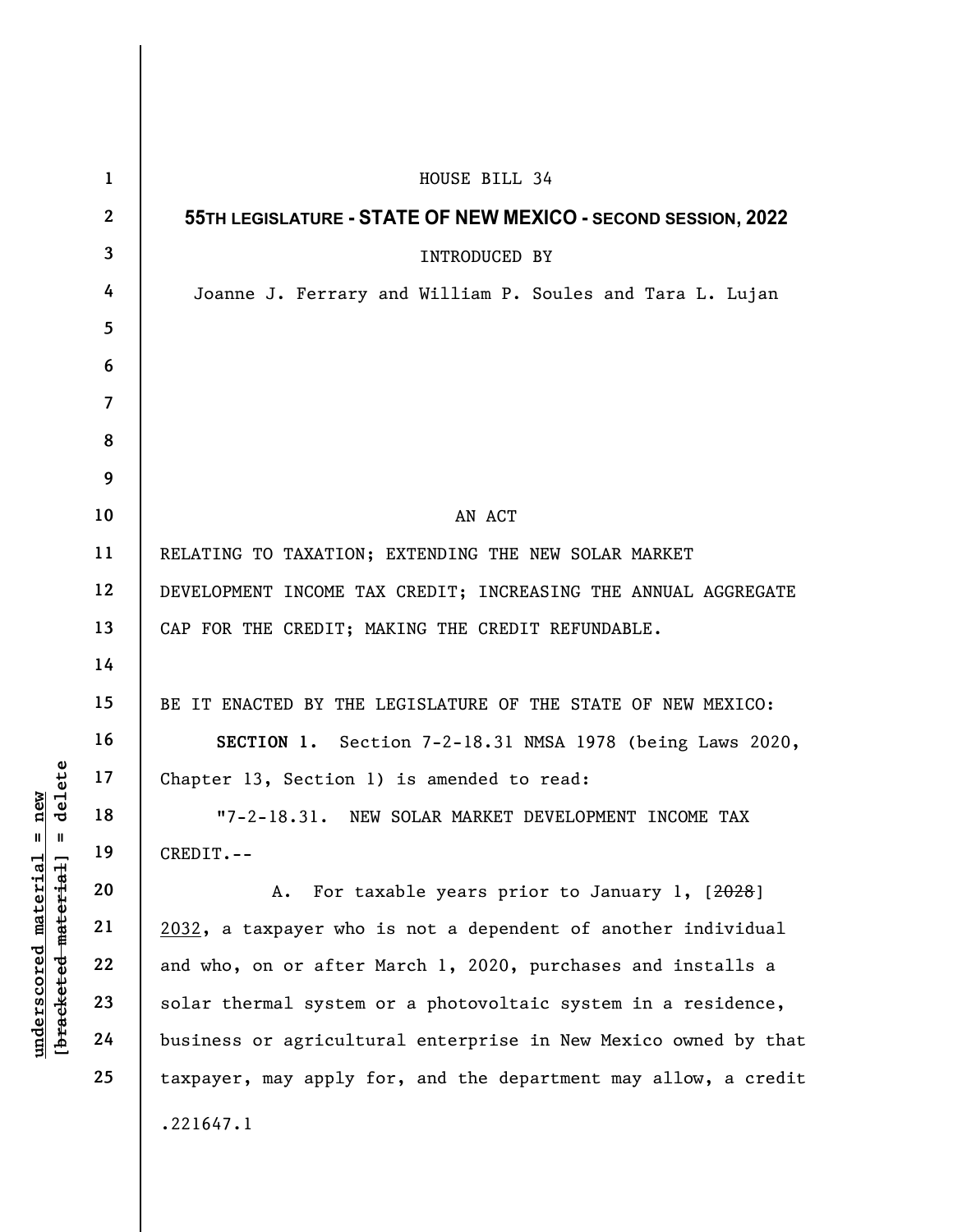against the taxpayer's tax liability imposed pursuant to the Income Tax Act in an amount provided in Subsection C of this section. The tax credit provided by this section may be referred to as the "new solar market development income tax credit".

8 9 B. The purpose of the new solar market development income tax credit is to encourage the installation of solar thermal and photovoltaic systems in residences, businesses and agricultural enterprises.

C. The department may allow a new solar market development income tax credit of ten percent of the purchase and installation costs of a solar thermal or photovoltaic system.

D. The new solar market development income tax credit shall not exceed six thousand dollars (\$6,000) per taxpayer per taxable year. The department shall allow a tax credit only for solar thermal and photovoltaic systems certified pursuant to Subsection E of this section.

under 17<br>
= 18<br>
= 18<br>
= 19<br>
= 19<br>
= 19<br>
= 19<br>
= 19<br>
= 19<br>
= 19<br>
= 19<br>
= 19<br>
= 19<br>
= 19<br>
= 19<br>
= 19<br>
= 19<br>
= 19<br>
= 19<br>
= 19<br>
= 19<br>
= 19<br>
= 19<br>
= 19<br>
= 19<br>
= 19<br>
= 19<br>
= 19<br>
= 19<br>
= 19<br>
= 19<br>
= 19<br>
= 19<br>
= 19<br>
= 19<br>
= 19<br>
= E. A taxpayer shall apply for certification of eligibility for the new solar market development income tax credit from the energy, minerals and natural resources department on forms and in the manner prescribed by that department. The aggregate amount of credits that may be certified as eligible in any calendar year is [eight million dollars (\$8,000,000)] sixteen million dollars (\$16,000,000). .221647.1

1

2

3

4

5

6

7

10

11

12

13

14

15

16

17

18

19

20

21

22

23

24

25

 $- 2 -$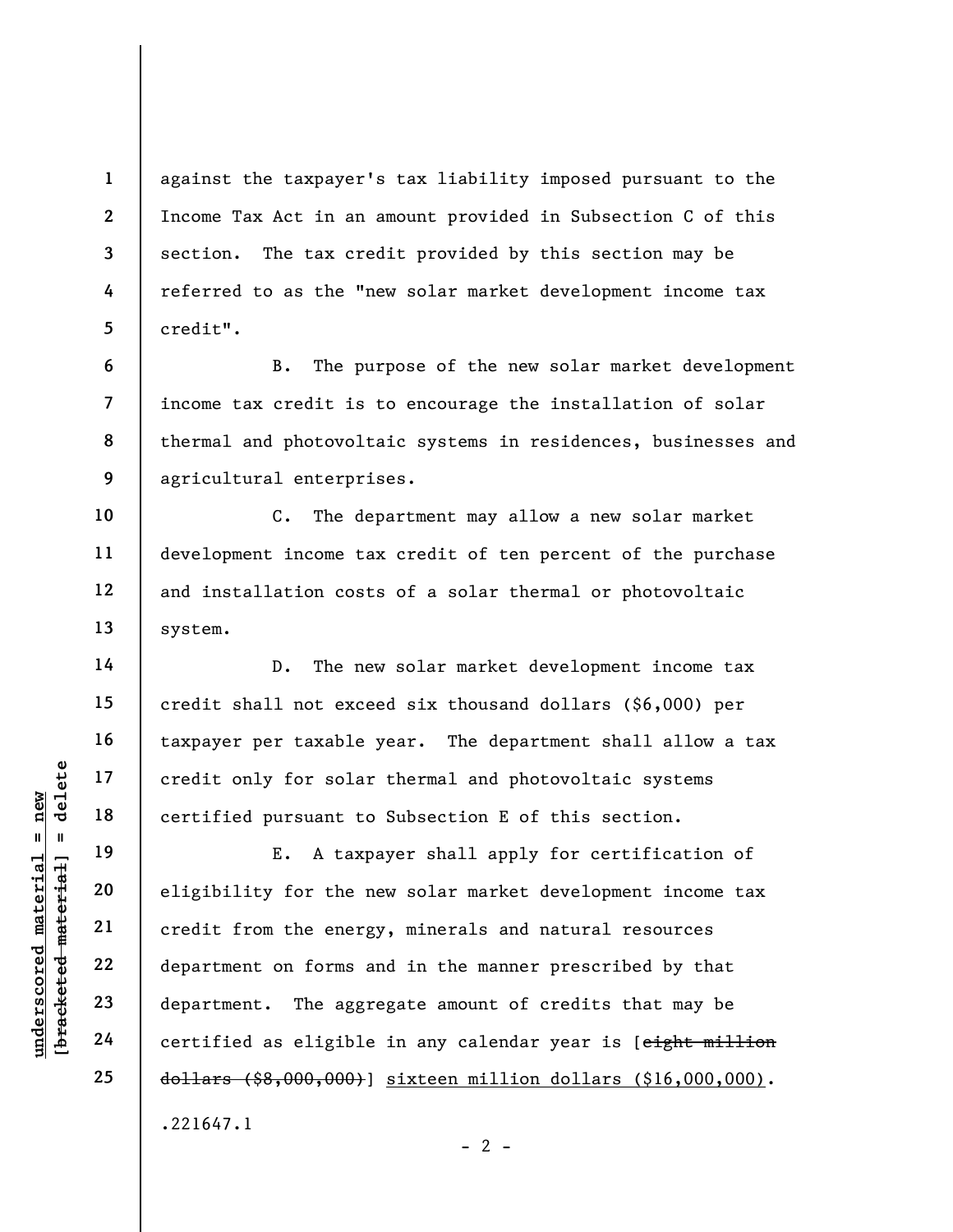1 2 3 4 5 6 7 8 9 10 11 12 13 14 15 16 Completed applications shall be considered in the order received. Applications for certification received after this limitation has been met in a calendar year shall not be approved. The application shall include proof of purchase and installation of a solar thermal or photovoltaic system, that the system meets technical specifications and requirements relating to safety, code and standards compliance, solar collector orientation and sun exposure, minimum system sizes, system applications and lists of eligible components and any additional information that the energy, minerals and natural resources department may require to determine eligibility for the credit. A dated certificate of eligibility shall be issued to the taxpayer providing the amount of the new solar market development income tax credit for which the taxpayer is eligible and the taxable year in which the credit may be claimed.

understand material material experience to the development income ta<br>
development income ta<br>
development income ta<br>
taxpayer purchases an<br>
system. To receive a<br>
credit, a taxpayer sh<br>
credit, a taxpayer sh<br>
in the manner p F. A taxpayer may claim a new solar market development income tax credit for the taxable year in which the taxpayer purchases and installs a solar thermal or photovoltaic system. To receive a new solar market development income tax credit, a taxpayer shall apply to the department on forms and in the manner prescribed by the department within twelve months following the calendar year in which the system was installed. The application shall include a certification made pursuant to Subsection E of this section.

.221647.1

17

18

19

20

21

22

23

24

25

 $-3 -$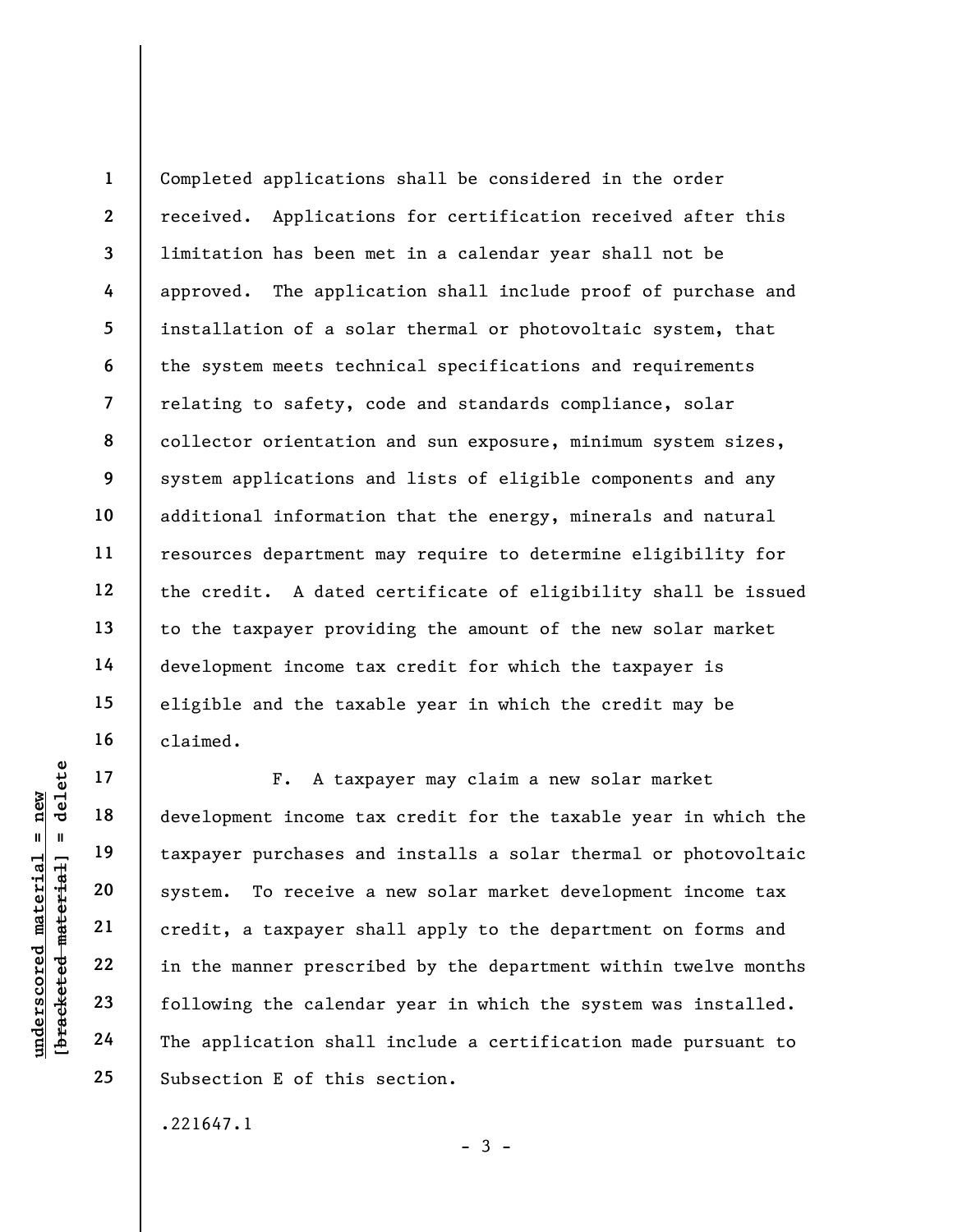G. That portion of a new solar market development income tax credit that exceeds a taxpayer's tax liability in the taxable year in which the credit is claimed [may be carried forward for a maximum of five consecutive taxable years] shall be refunded to the taxpayer.

H. Married individuals filing separate returns for a taxable year for which they could have filed a joint return may each claim only one-half of the new solar market development income tax credit that would have been claimed on a joint return.

underspote the cred<br>
members of the partne<br>
members of the partne<br>
not exceed the allowa<br>
20<br>
underspote the allowa<br>
21<br>
section shall report<br>
22<br>
and revenue departmen<br>
23<br>
24<br>
compile an annual rep<br>
24 I. A taxpayer may be allocated the right to claim a new solar market development income tax credit in proportion to the taxpayer's ownership interest if the taxpayer owns an interest in a business entity that is taxed for federal income tax purposes as a partnership or limited liability company and that business entity has met all of the requirements to be eligible for the credit. The total credit claimed by all members of the partnership or limited liability company shall not exceed the allowable credit pursuant to this section.

J. A taxpayer allowed a tax credit pursuant to this section shall report the amount of the credit to the taxation and revenue department in a manner required by that department.

K. The taxation and revenue department shall compile an annual report on the new solar market development income tax credit that shall include the number of taxpayers .221647.1  $- 4 -$ 

1

2

3

4

5

6

7

8

9

10

11

12

13

14

15

16

17

18

19

20

21

22

23

24

25